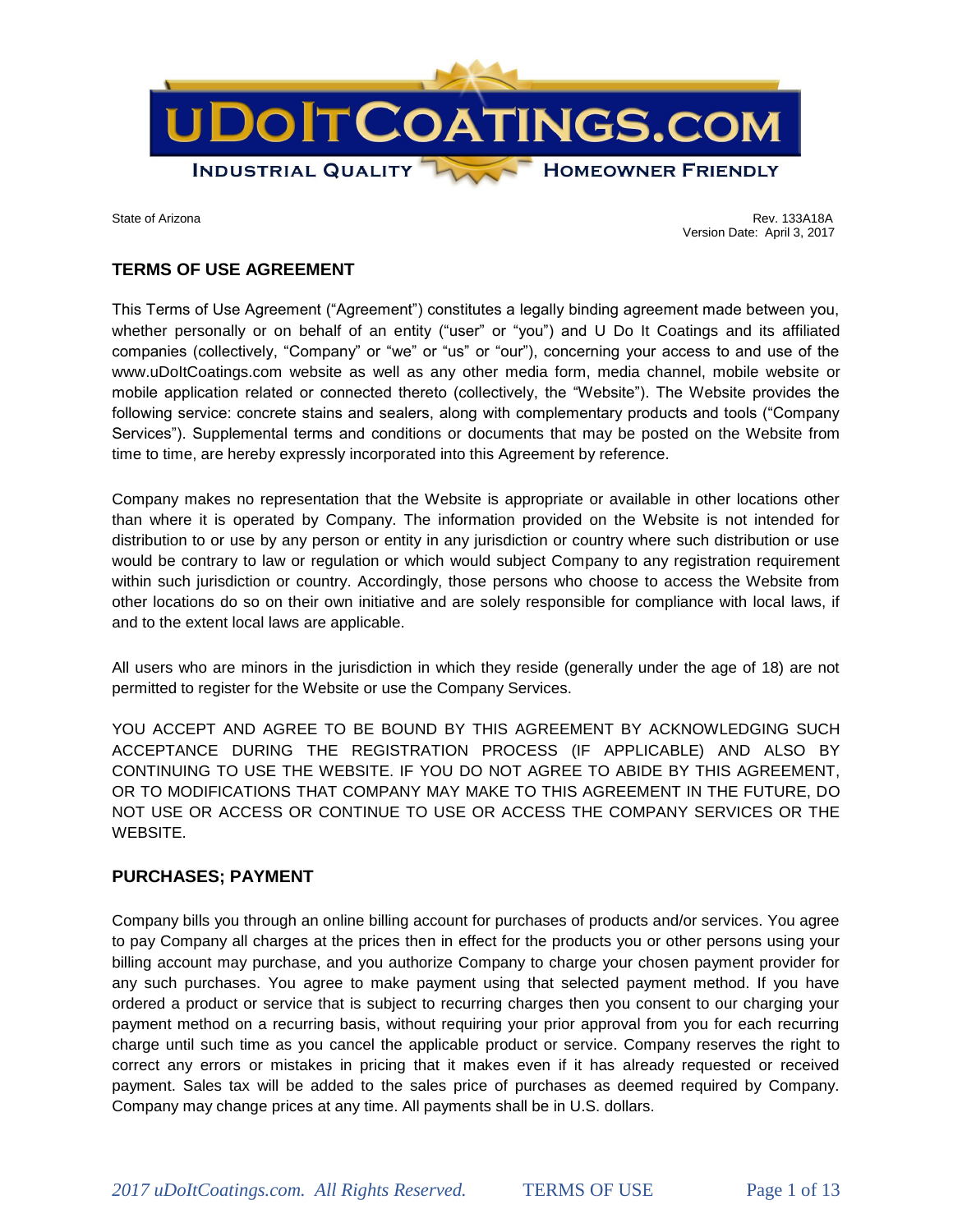## **RETURN POLICY**

Please review our Return Policy posted on our Website prior to making any purchases.

## **USER REPRESENTATIONS**

#### *Regarding Your Registration*

By using the Company Services, you represent and warrant that:

- A. all registration information you submit is truthful and accurate;
- B. you will maintain the accuracy of such information;
- C. you will keep your password confidential and will be responsible for all use of your password and account;
- D. you are not a minor in the jurisdiction in which you reside, or if a minor, you have received parental permission to use this Website; and
- E. your use of the Company Services does not violate any applicable law or regulation.

You also agree to: (a) provide true, accurate, current and complete information about yourself as prompted by the Website's registration form and (b) maintain and promptly update registration data to keep it true, accurate, current and complete. If you provide any information that is untrue, inaccurate, not current or incomplete, or Company has reasonable grounds to suspect that such information is untrue, inaccurate, not current or incomplete, Company has the right to suspend or terminate your account and refuse any and all current or future use of the Website (or any portion thereof).

We reserve the right to remove or reclaim or change a user name you select if we determine appropriate in our discretion, such as when the user name is obscene or otherwise objectionable or when a trademark owner complains about a username that does not closely relate to a user's actual name.

#### *Regarding Content You Provide*

The Website may invite you to chat or participate in blogs, message boards, online forums and other functionality and may provide you with the opportunity to create, submit, post, display, transmit, perform, publish, distribute or broadcast content and materials to Company and/or to or via the Website, including, without limitation, text, writings, video, audio, photographs, graphics, comments, suggestions or personally identifiable information or other material (collectively "Contributions"). Any Contributions you transmit to Company will be treated as non-confidential and non-proprietary. When you create or make available a Contribution, you thereby represent and warrant that:

- A. the creation, distribution, transmission, public display and performance, accessing, downloading and copying of your Contribution does not and will not infringe the proprietary rights, including but not limited to the copyright, patent, trademark, trade secret or moral rights of any third party;
- B. you are the creator and owner of or have the necessary licenses, rights, consents, releases and permissions to use and to authorize Company and the Website users to use your Contributions as necessary to exercise the licenses granted by you under this Agreement;
- C. you have the written consent, release, and/or permission of each and every identifiable individual person in the Contribution to use the name or likeness of each and every such identifiable individual person to enable inclusion and use of the Contribution in the manner contemplated by this Website;
- D. your Contribution is not obscene, lewd, lascivious, filthy, violent, harassing or otherwise objectionable (as determined by Company), libelous or slanderous, does not ridicule, mock, disparage, intimidate or abuse anyone, does not advocate the violent overthrow of any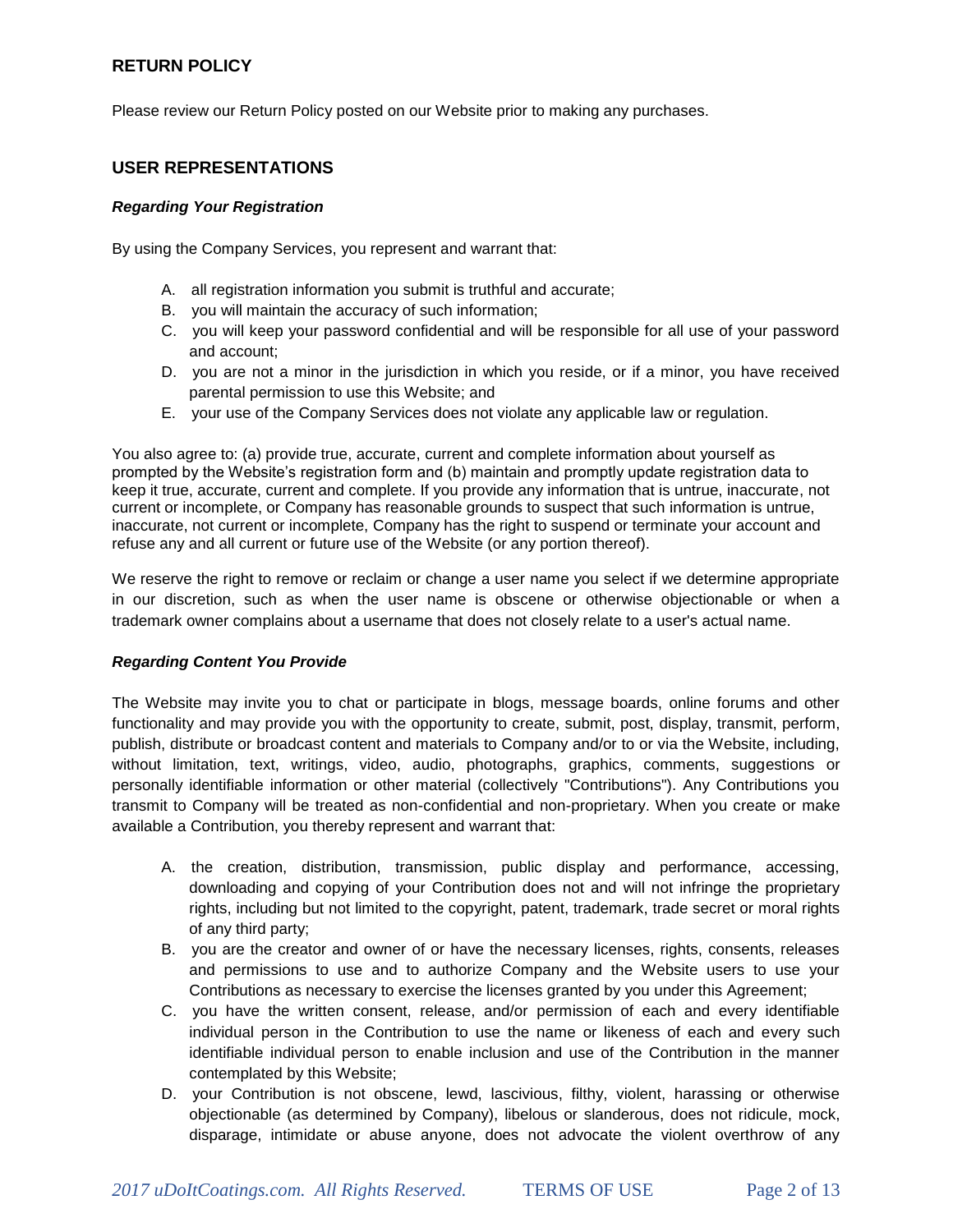government, does not incite, encourage or threaten physical harm against another, does not violate any applicable law, regulation, or rule, and does not violate the privacy or publicity rights of any third party;

- E. your Contribution does not contain material that solicits personal information from anyone under 18 or exploit people under the age of 18 in a sexual or violent manner, and does not violate any federal or state law concerning child pornography or otherwise intended to protect the health or well-being of minors;
- F. your Contribution does not include any offensive comments that are connected to race, national origin, gender, sexual preference or physical handicap;
- G. your Contribution does not otherwise violate, or link to material that violates, any provision of this Agreement or any applicable law or regulation.

# **CONTRIBUTION LICENSE**

By posting Contributions to any part of the Website, or making them accessible to the Website by linking your account to any of your social network accounts, you automatically grant, and you represent and warrant that you have the right to grant, to Company an unrestricted, unconditional, unlimited, irrevocable, perpetual, non-exclusive, transferable, royalty-free, fully-paid, worldwide right and license to host, use, copy, reproduce, disclose, sell, resell, publish, broadcast, retitle, archive, store, cache, publicly perform, publicly display, reformat, translate, transmit, excerpt (in whole or in part) and distribute such Contributions (including, without limitation, your image and voice) for any purpose, commercial, advertising, or otherwise, to prepare derivative works of, or incorporate into other works, such Contributions, and to grant and authorize sublicenses of the foregoing. The use and distribution may occur in any media formats and through any media channels. Such use and distribution license will apply to any form, media, or technology now known or hereafter developed, and includes our use of your name, company name, and franchise name, as applicable, and any of the trademarks, service marks, trade names and logos, personal and commercial images you provide. Company does not assert any ownership over your Contributions; rather, as between us and you, subject to the rights granted to us in this Agreement, you retain full ownership of all of your Contributions and any intellectual property rights or other proprietary rights associated with your Contributions.

Company has the right, in our sole and absolute discretion, to (i) edit, redact or otherwise change any Contributions, (ii) re-categorize any Contributions to place them in more appropriate locations or (iii) prescreen or delete any Contributions that are determined to be inappropriate or otherwise in violation of this Agreement.

By uploading your Contributions to the Website, you hereby authorize Company to grant to each end user a personal, limited, non-transferable, perpetual, non-exclusive, royalty-free, fully-paid license to access, download, print and otherwise use your Contributions for their internal purposes and not for distribution, transfer, sale or commercial exploitation of any kind.

# **GUIDELINES FOR REVIEWS**

Company may accept, reject or remove reviews in its sole discretion. Company has absolutely no obligation to screen reviews or to delete reviews, even if anyone considers reviews objectionable or inaccurate. Those persons posting reviews should comply with the following criteria: (1) reviewers should have firsthand experience with the person/entity being reviewed; (2) reviews should not contain: offensive language, profanity, or abusive, racist, or hate language; discriminatory references based on religion, race, gender, national origin, age, marital status, sexual orientation or disability; or references to illegal activity; (3) reviewers should not be affiliated with competitors if posting negative reviews; (4) reviewers should not make any conclusions as to the legality of conduct; and (5) reviewers may not post any false statements or organize a campaign encouraging others to post reviews, whether positive or negative. Reviews are not endorsed by Company, and do not represent the views of Company or of any affiliate or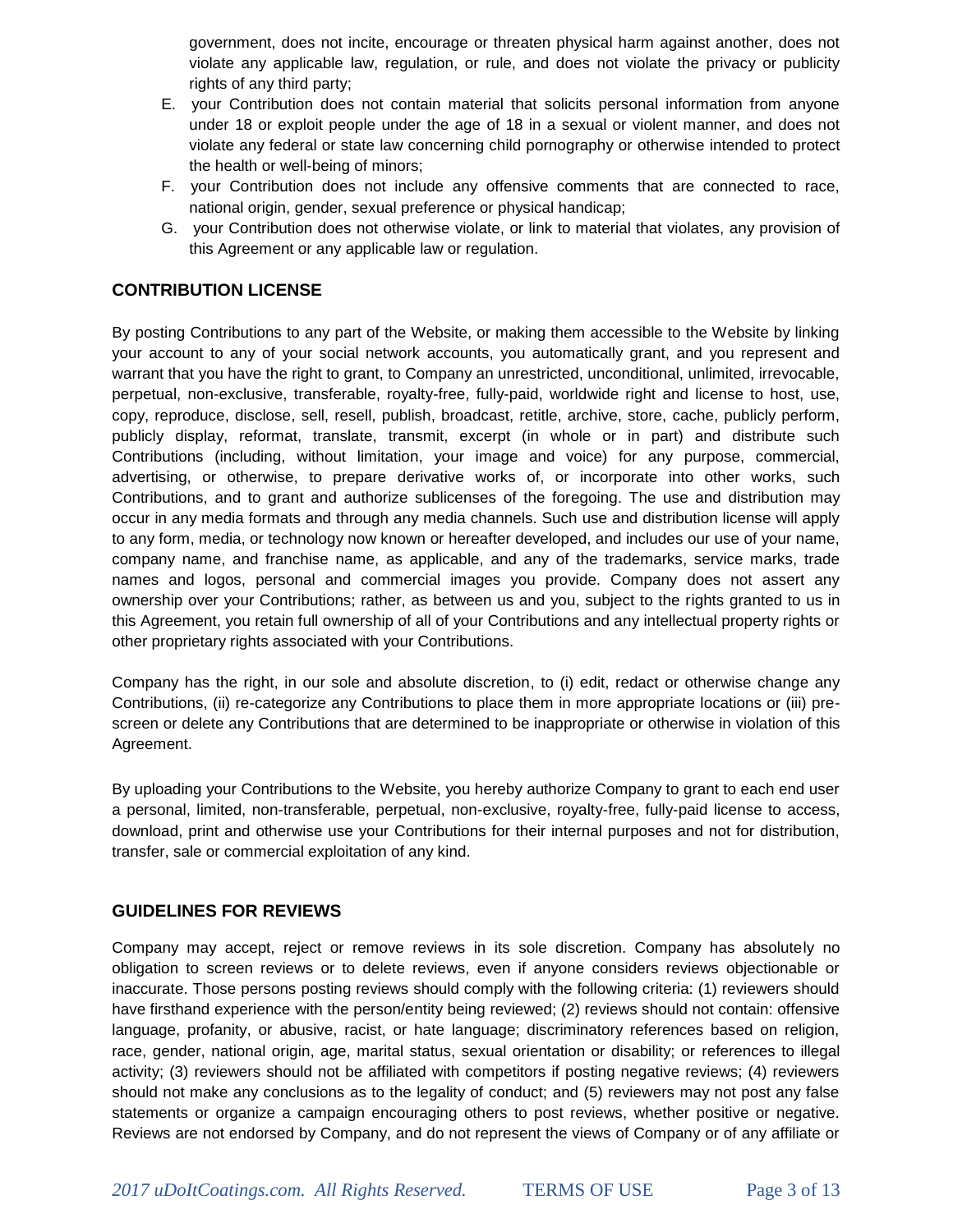partner of Company. Company does not assume liability for any review or for any claims, liabilities or losses resulting from any review. By posting a review, the reviewer hereby grants to Company a perpetual, non-exclusive, worldwide, royalty-free, fully-paid, assignable and sublicensable license to Company to reproduce, modify, translate, transmit by any means, display, perform and/or distribute all content relating to reviews.

## **MOBILE APPLICATION LICENSE**

#### *Use License*

If you are accessing the Company Services via a mobile application, then Company grants you a revocable, non-exclusive, non-transferable, limited right to install and use the application on wireless handsets owned and controlled by you, and to access and use the application on such devices strictly in accordance with the terms and conditions of this license. You shall use the application strictly in accordance with the terms of this license and shall not: (a) decompile, reverse engineer, disassemble, attempt to derive the source code of, or decrypt the application; (b) make any modification, adaptation, improvement, enhancement, translation or derivative work from the application; (c) violate any applicable laws, rules or regulations in connection with your access or use of the application; (d) remove, alter or obscure any proprietary notice (including any notice of copyright or trademark) of Company or its affiliates, partners, suppliers or the licensors of the application; (e) use the application for any revenue generating endeavor, commercial enterprise, or other purpose for which it is not designed or intended; (f) make the application available over a network or other environment permitting access or use by multiple devices or users at the same time; (g) use the application for creating a product, service or software that is, directly or indirectly, competitive with or in any way a substitute for the application; (h) use the application to send automated queries to any website or to send any unsolicited commercial e-mail; or (i) use any proprietary information or interfaces of Company or other intellectual property of Company in the design, development, manufacture, licensing or distribution of any applications, accessories or devices for use with the application.

#### *Terms Applicable to Apple and Android Devices*

The following terms apply when you use a mobile application obtained from either the Apple Store or Google Play to access the Company Services. You acknowledge that this Agreement is concluded between you and Company only, and not with Apple Inc. or Google, Inc. (each an "App Distributor"), and Company, not an App Distributor, is solely responsible for the Company application and the content thereof. (1) SCOPE OF LICENSE: The license granted to you for the Company application is limited to a non-transferable license to use the Company application on a device that utilizes the Apple iOS or Android operating system, as applicable, and in accordance with the usage rules set forth in the applicable App Distributor terms of service. (2) MAINTENANCE AND SUPPORT: Company is solely responsible for providing any maintenance and support services with respect to the Company application, as specified in this Agreement, or as required under applicable law. You acknowledge that each App Distributor has no obligation whatsoever to furnish any maintenance and support services with respect to the Company application. (3) WARRANTY: Company is solely responsible for any product warranties, whether express or implied by law, to the extent not effectively disclaimed. In the event of any failure of the Company application to conform to any applicable warranty, you may notify an App Distributor, and the App Distributor, in accordance with its terms and policies, may refund the purchase price, if any, paid for the Company application, and to the maximum extent permitted by applicable law, an App Distributor will have no other warranty obligation whatsoever with respect to the Company application, and any other claims, losses, liabilities, damages, costs or expenses attributable to any failure to conform to any warranty will be Company's sole responsibility. (4) PRODUCT CLAIMS: You acknowledge that Company, not an App Distributor, is responsible for addressing any claims of yours or any third party relating to the Company application or your possession and/or use of the Company application, including, but not limited to: (i) product liability claims; (ii) any claim that the Company application fails to conform to any applicable legal or regulatory requirement; and (iii) claims arising under consumer protection or similar legislation. (5)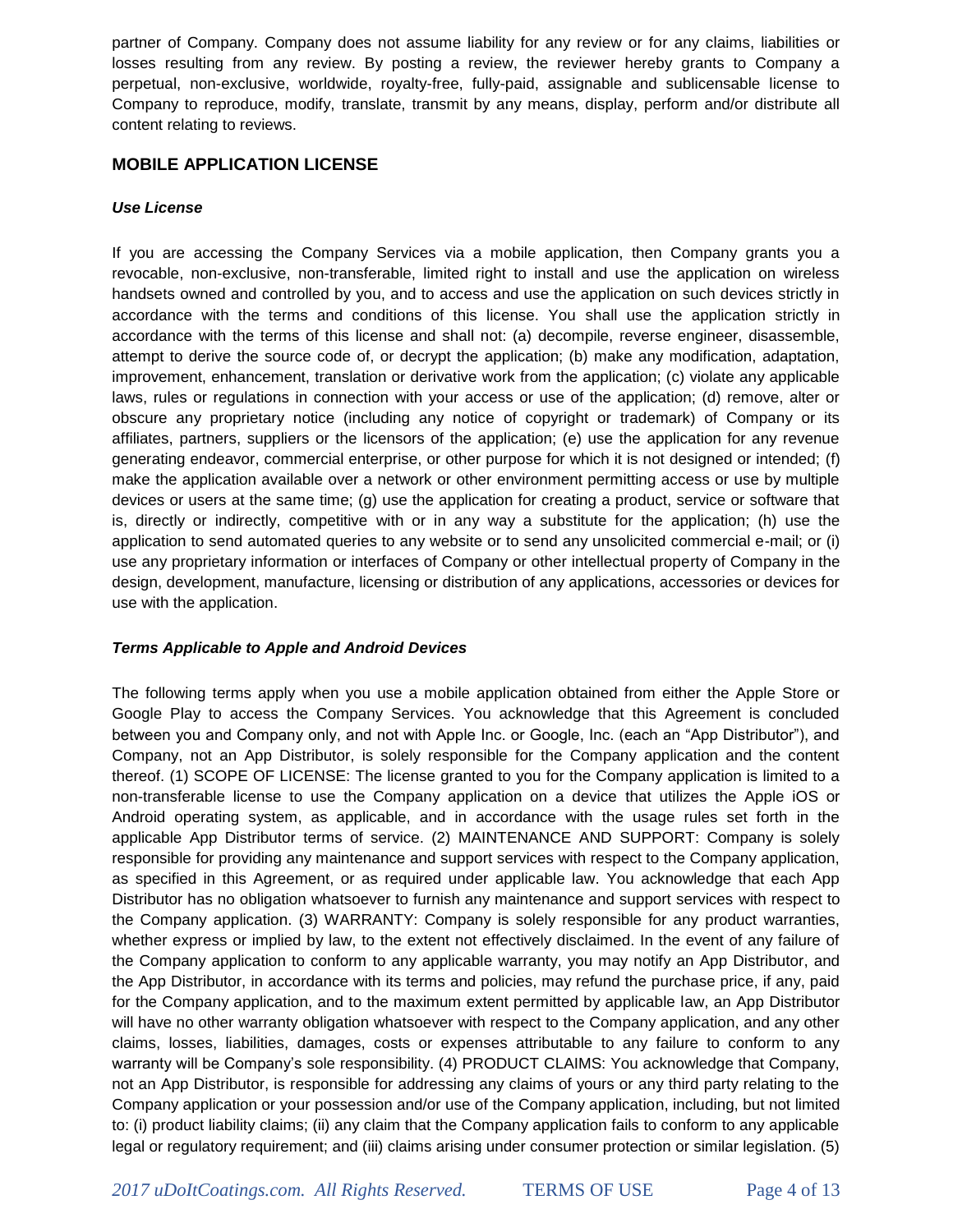INTELLECTUAL PROPERTY RIGHTS: You acknowledge that, in the event of any third party claim that the Company application or your possession and use of the Company application infringes a third party's intellectual property rights, the App Distributor will not be responsible for the investigation, defense, settlement and discharge of any such intellectual property infringement claim. (6) LEGAL COMPLIANCE: You represent and warrant that (i) you are not located in a country that is subject to a U.S. government embargo, or that has been designated by the U.S. government as a "terrorist supporting" country; and (ii) you are not listed on any U.S. government list of prohibited or restricted parties. (7) THIRD PARTY TERMS OF AGREEMENT: You must comply with applicable third party terms of agreement when using the Company application, e.g., if you have a VoIP application, then you must not be in violation of their wireless data service agreement when using the Company application. (8) THIRD PARTY BENEFICIARY: Company and you acknowledge and agree that the App Distributors, and their subsidiaries, are third party beneficiaries of this Agreement, and that, upon your acceptance of the terms and conditions of this Agreement, each App Distributor will have the right (and will be deemed to have accepted the right) to enforce this Agreement against you as a third party beneficiary thereof.

# **SOCIAL MEDIA**

As part of the functionality of the Website, you may link your account with online accounts you may have with third party service providers (each such account, a "Third Party Account") by either: (i) providing your Third Party Account login information through the Website; or (ii) allowing Company to access your Third Party Account, as is permitted under the applicable terms and conditions that govern your use of each Third Party Account. You represent that you are entitled to disclose your Third Party Account login information to Company and/or grant Company access to your Third Party Account (including, but not limited to, for use for the purposes described herein), without breach by you of any of the terms and conditions that govern your use of the applicable Third Party Account and without obligating Company to pay any fees or making Company subject to any usage limitations imposed by such third party service providers. By granting Company access to any Third Party Accounts, you understand that (i) Company may access, make available and store (if applicable) any content that you have provided to and stored in your Third Party Account (the "Social Network Content") so that it is available on and through the Website via your account, including without limitation any friend lists, and (ii) Company may submit and receive additional information to your Third Party Account to the extent you are notified when you link your account with the Third Party Account. Depending on the Third Party Accounts you choose and subject to the privacy settings that you have set in such Third Party Accounts, personally identifiable information that you post to your Third Party Accounts may be available on and through your account on the Website. Please note that if a Third Party Account or associated service becomes unavailable or Company's access to such Third Party Account is terminated by the third party service provider, then Social Network Content may no longer be available on and through the Website. You will have the ability to disable the connection between your account on the Website and your Third Party Accounts at any time. PLEASE NOTE THAT YOUR RELATIONSHIP WITH THE THIRD PARTY SERVICE PROVIDERS ASSOCIATED WITH YOUR THIRD PARTY ACCOUNTS IS GOVERNED SOLELY BY YOUR AGREEMENT(S) WITH SUCH THIRD PARTY SERVICE PROVIDERS. Company makes no effort to review any Social Network Content for any purpose, including but not limited to, for accuracy, legality or non-infringement, and Company is not responsible for any Social Network Content. You acknowledge and agree that Company may access your e-mail address book associated with a Third Party Account and your contacts list stored on your mobile device or tablet computer solely for the purposes of identifying and informing you of those contacts who have also registered to use the Website. At your request made via email to our email address listed below, or through your account settings (if applicable), Company will deactivate the connection between the Website and your Third Party Account and delete any information stored on Company's servers that was obtained through such Third Party Account, except the username and profile picture that become associated with your account.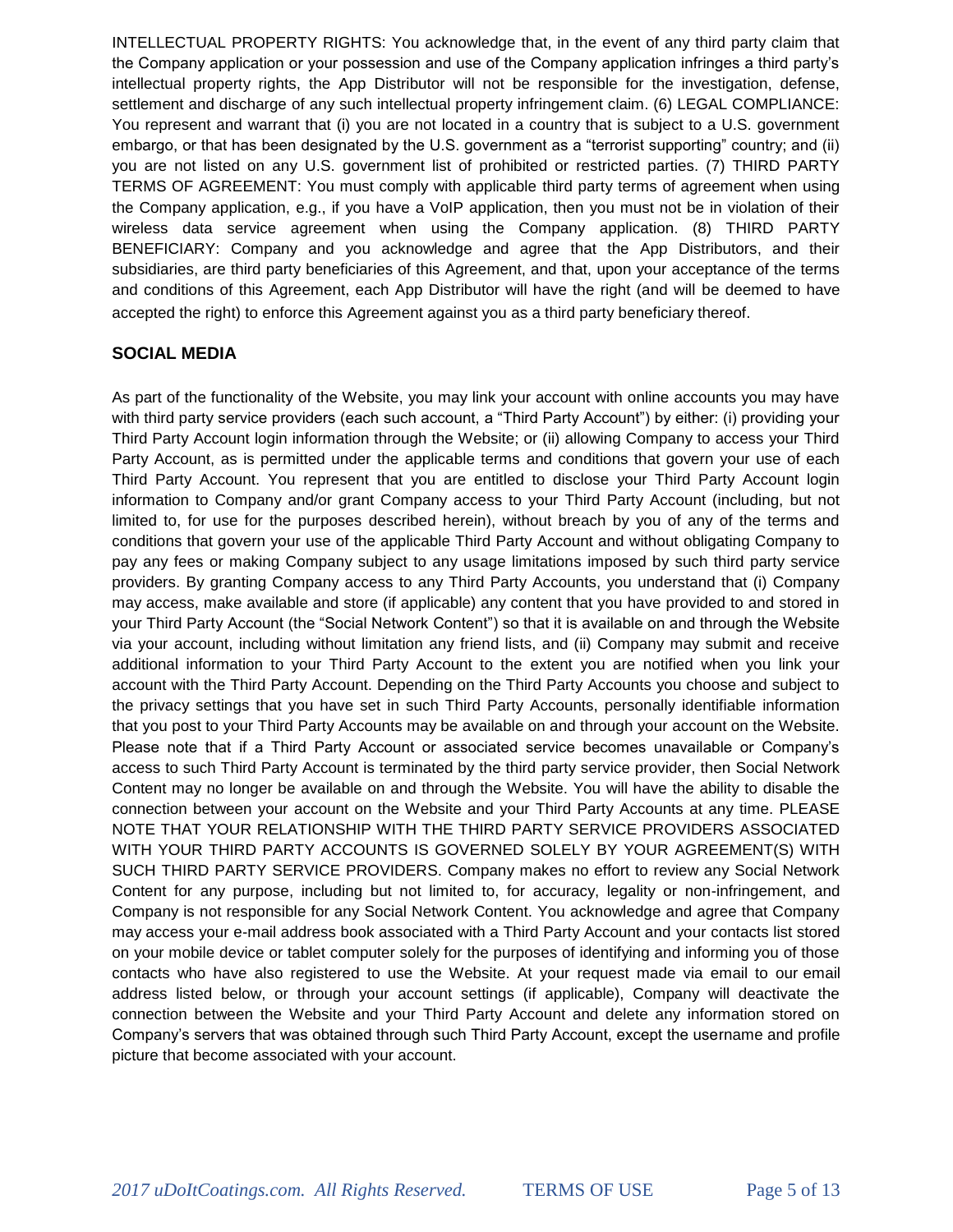## **SUBMISSIONS**

You acknowledge and agree that any questions, comments, suggestions, ideas, feedback or other information about the Website or the Company Services ("Submissions") provided by you to Company are non-confidential and Company (as well as any designee of Company) shall be entitled to the unrestricted use and dissemination of these Submissions for any purpose, commercial or otherwise, without acknowledgment or compensation to you.

### **PROHIBITED ACTIVITIES**

You may not access or use the Website for any other purpose other than that for which Company makes it available. The Website may not be used in connection with any commercial endeavors except those that are specifically endorsed or approved by Company. Prohibited activity includes, but is not limited to:

- A. attempting to bypass any measures of the Website designed to prevent or restrict access to the Website, or any portion of the Website
- B. attempting to impersonate another user or person or using the username of another user
- C. criminal or tortious activity
- D. deciphering, decompiling, disassembling or reverse engineering any of the software comprising or in any way making up a part of the Website
- E. deleting the copyright or other proprietary rights notice from any Website content
- F. engaging in any automated use of the system, such as using any data mining, robots or similar data gathering and extraction tools
- G. except as may be the result of standard search engine or Internet browser usage, using or launching, developing or distributing any automated system, including, without limitation, any spider, robot (or "bot"), cheat utility, scraper or offline reader that accesses the Website, or using or launching any unauthorized script or other software
- H. harassing, annoying, intimidating or threatening any Company employees or agents engaged in providing any portion of the Company Services to you
- I. interfering with, disrupting, or creating an undue burden on the Website or the networks or services connected to the Website
- J. making any unauthorized use of the Company Services, including collecting usernames and/or email addresses of users by electronic or other means for the purpose of sending unsolicited email, or creating user accounts by automated means or under false pretenses
- K. selling or otherwise transferring your profile
- L. systematic retrieval of data or other content from the Website to create or compile, directly or indirectly, a collection, compilation, database or directory without written permission from Company
- M. tricking, defrauding or misleading Company and other users, especially in any attempt to learn sensitive account information such as passwords
- N. using any information obtained from the Website in order to harass, abuse, or harm another person
- O. using the Company Services as part of any effort to compete with Company or to provide services as a service bureau
- P. using the Website in a manner inconsistent with any and all applicable laws and regulations

## **INTELLECTUAL PROPERTY RIGHTS**

The content on the Website ("Company Content") and the trademarks, service marks and logos contained therein ("Marks") are owned by or licensed to Company, and are subject to copyright and other intellectual property rights under United States and foreign laws and international conventions. Company Content, includes, without limitation, all source code, databases, functionality, software, website designs, audio, video, text, photographs and graphics. All Company graphics, logos, designs, page headers, button icons, scripts and service names are registered trademarks, common law trademarks or trade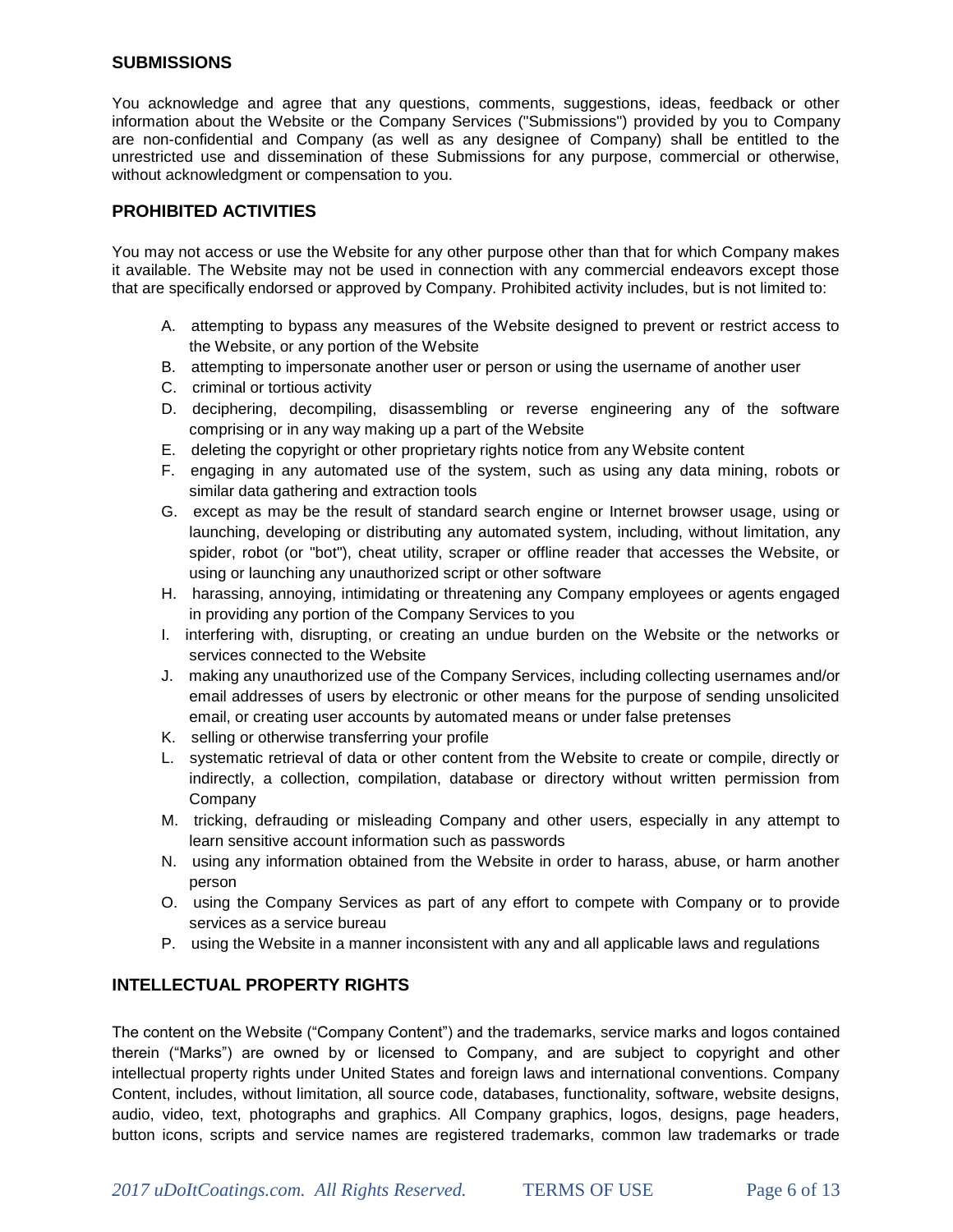dress of Company in the United States and/or other countries. Company's trademarks and trade dress may not be used, including as part of trademarks and/or as part of domain names, in connection with any product or service in any manner that is likely to cause confusion and may not be copied, imitated, or used, in whole or in part, without the prior written permission of the Company.

Company Content on the Website is provided to you "AS IS" for your information and personal use only and may not be used, copied, reproduced, aggregated, distributed, transmitted, broadcast, displayed, sold, licensed, or otherwise exploited for any other purposes whatsoever without the prior written consent of the respective owners. Provided that you are eligible to use the Website, you are granted a limited license to access and use the Website and the Company Content and to download or print a copy of any portion of the Company Content to which you have properly gained access solely for your personal, noncommercial use. Company reserves all rights not expressly granted to you in and to the Website and Company Content and Marks.

# **THIRD PARTY WEBSITES AND CONTENT**

The Website contains (or you may be sent through the Website or the Company Services) links to other websites ("Third Party Websites") as well as articles, photographs, text, graphics, pictures, designs, music, sound, video, information, applications, software and other content or items belonging to or originating from third parties (the "Third Party Content"). Such Third Party Websites and Third Party Content are not investigated, monitored or checked for accuracy, appropriateness, or completeness by us, and we are not responsible for any Third Party Websites accessed through the Website or any Third Party Content posted on, available through or installed from the Website, including the content, accuracy, offensiveness, opinions, reliability, privacy practices or other policies of or contained in the Third Party Websites or the Third Party Content. Inclusion of, linking to or permitting the use or installation of any Third Party Website or any Third Party Content does not imply approval or endorsement thereof by us. If you decide to leave the Website and access the Third Party Websites or to use or install any Third Party Content, you do so at your own risk and you should be aware that our terms and policies no longer govern. You should review the applicable terms and policies, including privacy and data gathering practices, of any website to which you navigate from the Website or relating to any applications you use or install from the Website. Any purchases you make through Third Party Websites will be through other websites and from other companies, and Company takes no responsibility whatsoever in relation to such purchases which are exclusively between you and the applicable third party.

# **SITE MANAGEMENT**

Company reserves the right but does not have the obligation to:

- A. monitor the Website for violations of this Agreement;
- B. take appropriate legal action against anyone who, in Company's sole discretion, violates this Agreement, including without limitation, reporting such user to law enforcement authorities;
- C. in Company's sole discretion and without limitation, refuse, restrict access to or availability of, or disable (to the extent technologically feasible) any user's contribution or any portion thereof that may violate this Agreement or any Company policy;
- D. in Company's sole discretion and without limitation, notice or liability to remove from the Website or otherwise disable all files and content that are excessive in size or are in any way burdensome to Company's systems;
- E. otherwise manage the Website in a manner designed to protect the rights and property of Company and others and to facilitate the proper functioning of the Website.

## **PRIVACY POLICY**

We care about the privacy of our users. Please review the Company Privacy Policy. By using the Website or Company Services, you are consenting to have your personal data transferred to and processed in the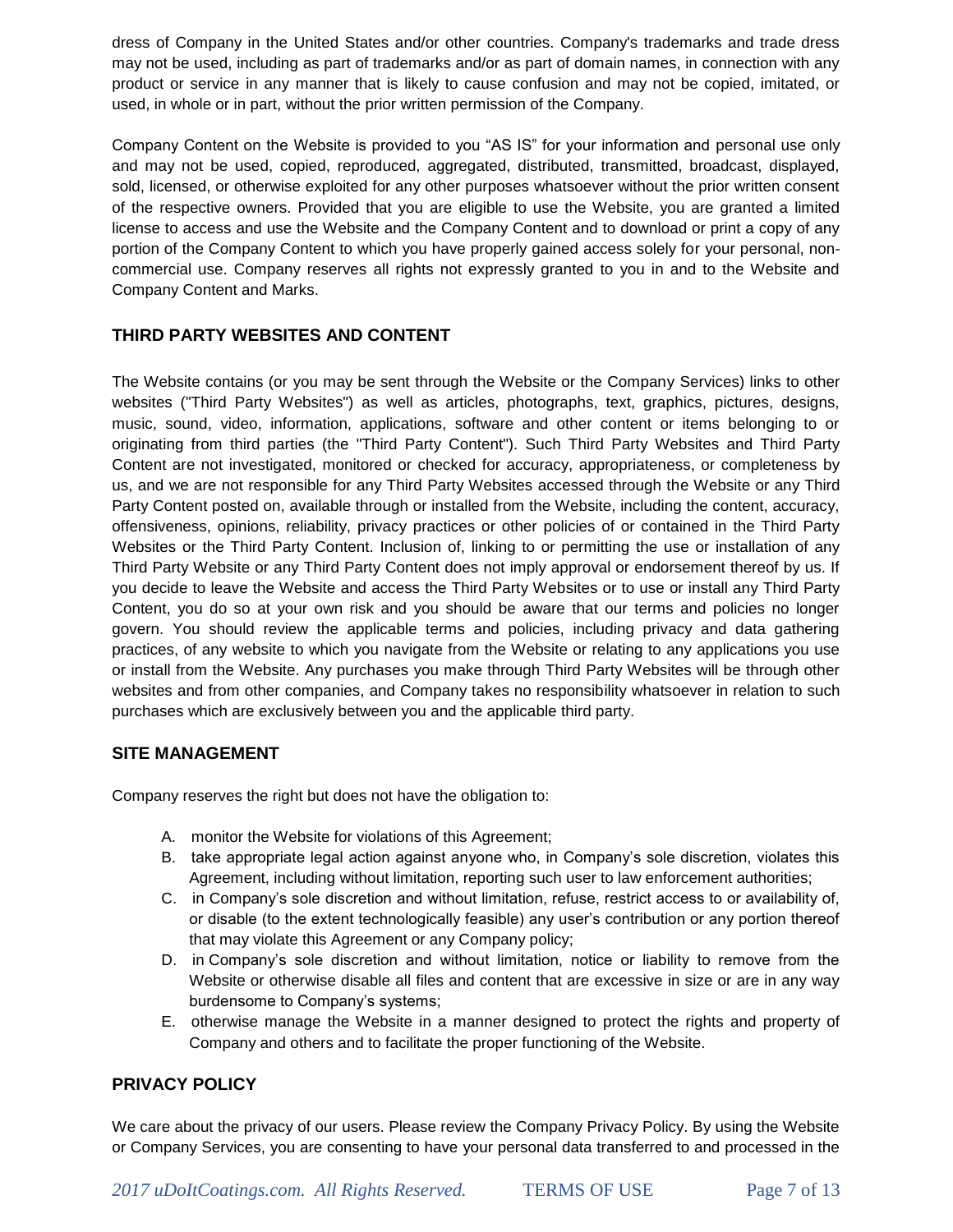United States. By using the Website or the Company Services, you are consenting to the terms of our Privacy Policy.

## **TERM AND TERMINATION**

This Agreement shall remain in full force and effect while you use the Website or are otherwise a user or member of the Website, as applicable. You may terminate your use or participation at any time, for any reason, by following the instructions for terminating user accounts in your account settings, if available, or by contacting us using the contact information below.

WITHOUT LIMITING ANY OTHER PROVISION OF THIS AGREEMENT, COMPANY RESERVES THE RIGHT TO, IN COMPANY'S SOLE DISCRETION AND WITHOUT NOTICE OR LIABILITY, DENY ACCESS TO AND USE OF THE WEBSITE AND THE COMPANY SERVICES, TO ANY PERSON FOR ANY REASON OR FOR NO REASON AT ALL, INCLUDING WITHOUT LIMITATION FOR BREACH OF ANY REPRESENTATION, WARRANTY OR COVENANT CONTAINED IN THIS AGREEMENT, OR OF ANY APPLICABLE LAW OR REGULATION, AND COMPANY MAY TERMINATE YOUR USE OR PARTICIPATION IN THE WEBSITE AND THE COMPANY SERVICES, DELETE YOUR PROFILE AND ANY CONTENT OR INFORMATION THAT YOU HAVE POSTED AT ANY TIME, WITHOUT WARNING, IN COMPANY'S SOLE DISCRETION.

In order to protect the integrity of the Website and Company Services, Company reserves the right at any time in its sole discretion to block certain IP addresses from accessing the Website and Company Services.

Any provisions of this Agreement that, in order to fulfill the purposes of such provisions, need to survive the termination or expiration of this Agreement, shall be deemed to survive for as long as necessary to fulfill such purposes.

YOU UNDERSTAND THAT CERTAIN STATES ALLOW YOU TO CANCEL THIS AGREEMENT, WITHOUT ANY PENALTY OR OBLIGATION, AT ANY TIME PRIOR TO MIDNIGHT OF COMPANY'S THIRD BUSINESS DAY FOLLOWING THE DATE OF THIS AGREEMENT, EXCLUDING SUNDAYS AND HOLIDAYS. TO CANCEL, CALL A COMPANY CUSTOMER CARE REPRESENTATIVE DURING NORMAL BUSINESS HOURS USING THE CONTACT INFORMATION LISTING BELOW IN THIS AGREEMENT OR BY ACCESSING YOUR ACCOUNT SETTINGS. THIS SECTION APPLIES ONLY TO INDIVIDUALS RESIDING IN STATES WITH SUCH LAWS.

If Company terminates or suspends your account for any reason, you are prohibited from registering and creating a new account under your name, a fake or borrowed name, or the name of any third party, even if you may be acting on behalf of the third party. In addition to terminating or suspending your account, Company reserves the right to take appropriate legal action, including without limitation pursuing civil, criminal, and injunctive redress.

## **MODIFICATIONS**

#### *To Agreement*

Company may modify this Agreement from time to time. Any and all changes to this Agreement will be posted on the Website and revisions will be indicated by date. You agree to be bound to any changes to this Agreement when you use the Company Services after any such modification becomes effective. Company may also, in its discretion, choose to alert all users with whom it maintains email information of such modifications by means of an email to their most recently provided email address. It is therefore important that you regularly review this Agreement and keep your contact information current in your account settings to ensure you are informed of changes. You agree that you will periodically check the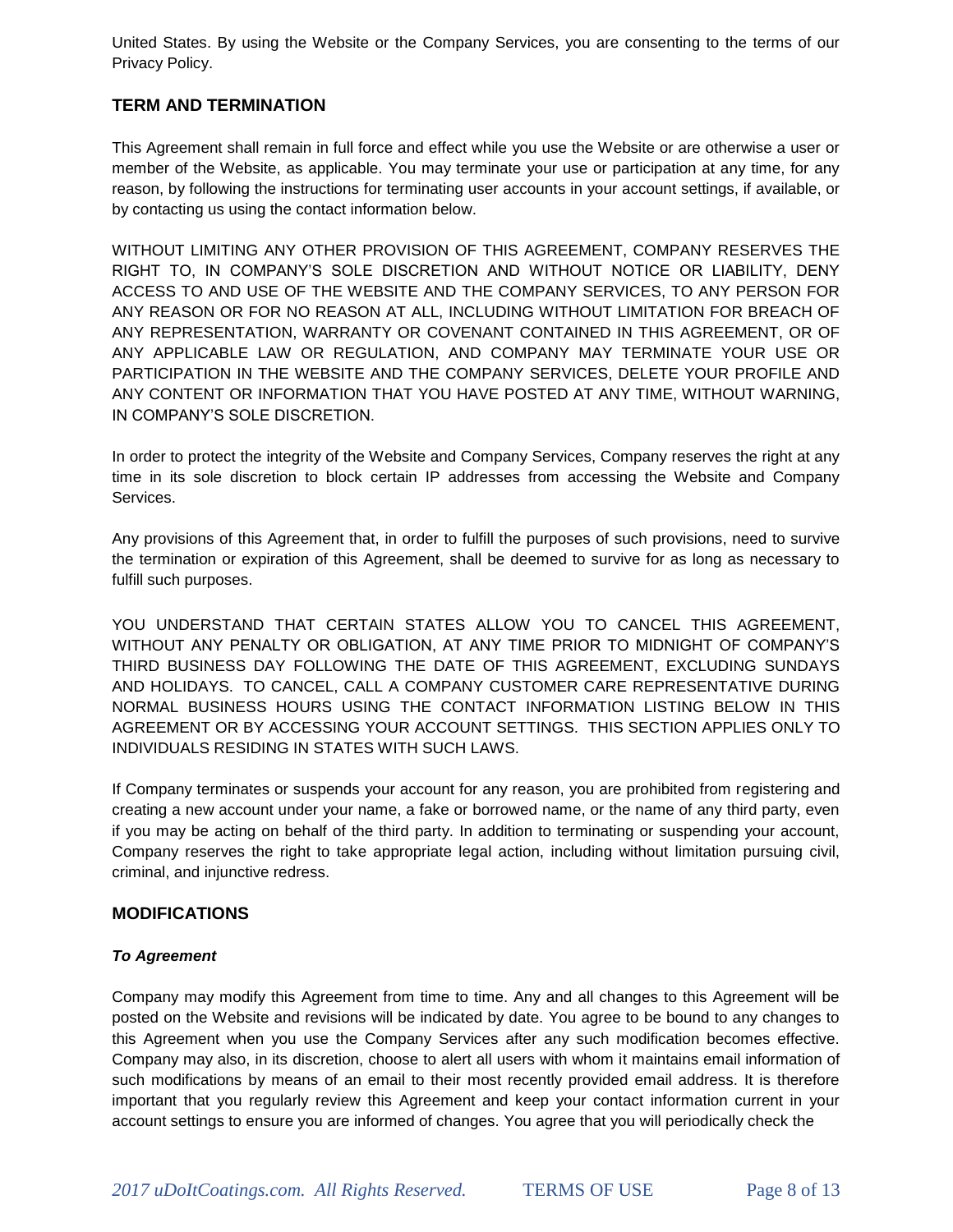Website for updates to this Agreement and you will read the messages we send you to inform you of any changes. Modifications to this Agreement shall be effective after posting.

### *To Services*

Company reserves the right at any time to modify or discontinue, temporarily or permanently, the Company Services (or any part thereof) with or without notice. You agree that Company shall not be liable to you or to any third party for any modification, suspension or discontinuance of the Company Services.

## **DISPUTES**

#### *Between Users*

If there is a dispute between users of the Website, or between users and any third party, you understand and agree that Company is under no obligation to become involved. In the event that you have a dispute with one or more other users, you hereby release Company, its officers, employees, agents and successors in rights from claims, demands and damages (actual and consequential) of every kind or nature, known or unknown, suspected and unsuspected, disclosed and undisclosed, arising out of or in any way related to such disputes and/or the Company Services.

### *With Company*

- A. **Governing Law; Jurisdiction.** This Agreement and all aspects of the Website and Company Services shall be governed by and construed in accordance with the internal laws of the State/Commonwealth of Arizona, without regard to conflict of law provisions. With respect to any disputes or claims not subject to informal dispute resolution or arbitration (as set forth below), you agree not to commence or prosecute any action in connection therewith other than in the state and federal courts located in United States County, State of Arizona, and you hereby consent to, and waive all defenses of lack of personal jurisdiction and forum non conveniens with respect to, venue and jurisdiction in such state and federal courts. Application of the United Nations Convention on Contracts for the International Sale of Goods is excluded from this Agreement. Additionally, application of the Uniform Computer Information Transaction Act (UCITA) is excluded from this Agreement. In no event shall any claim, action or proceeding by you related in any way to the Website or Company Services be instituted more than two (2) years after the cause of action arose.
- B. **Informal Resolution.** To expedite resolution and control the cost of any dispute, controversy or claim related to this Agreement ("Dispute"), you and Company agree to first attempt to negotiate any Dispute (except those Disputes expressly provided below) informally for at least thirty (30) days before initiating any arbitration or court proceeding. Such informal negotiations commence upon written notice from one person to the other.
- C. **Binding Arbitration.** If you and Company are unable to resolve a Dispute through informal negotiations, either you or Company may elect to have the Dispute (except those Disputes expressly excluded below) finally and exclusively resolved by binding arbitration. Any election to arbitrate by one party shall be final and binding on the other. YOU UNDERSTAND THAT ABSENT THIS PROVISION, YOU WOULD HAVE THE RIGHT TO SUE IN COURT AND HAVE A JURY TRIAL. The arbitration shall be commenced and conducted under the Commercial Arbitration Rules of the American Arbitration Association ("AAA") and, where appropriate, the AAA's Supplementary Procedures for Consumer Related Disputes ("AAA Consumer Rules"), both of which are available at the AAA website www.adr.org. The determination of whether a Dispute is subject to arbitration shall be governed by the Federal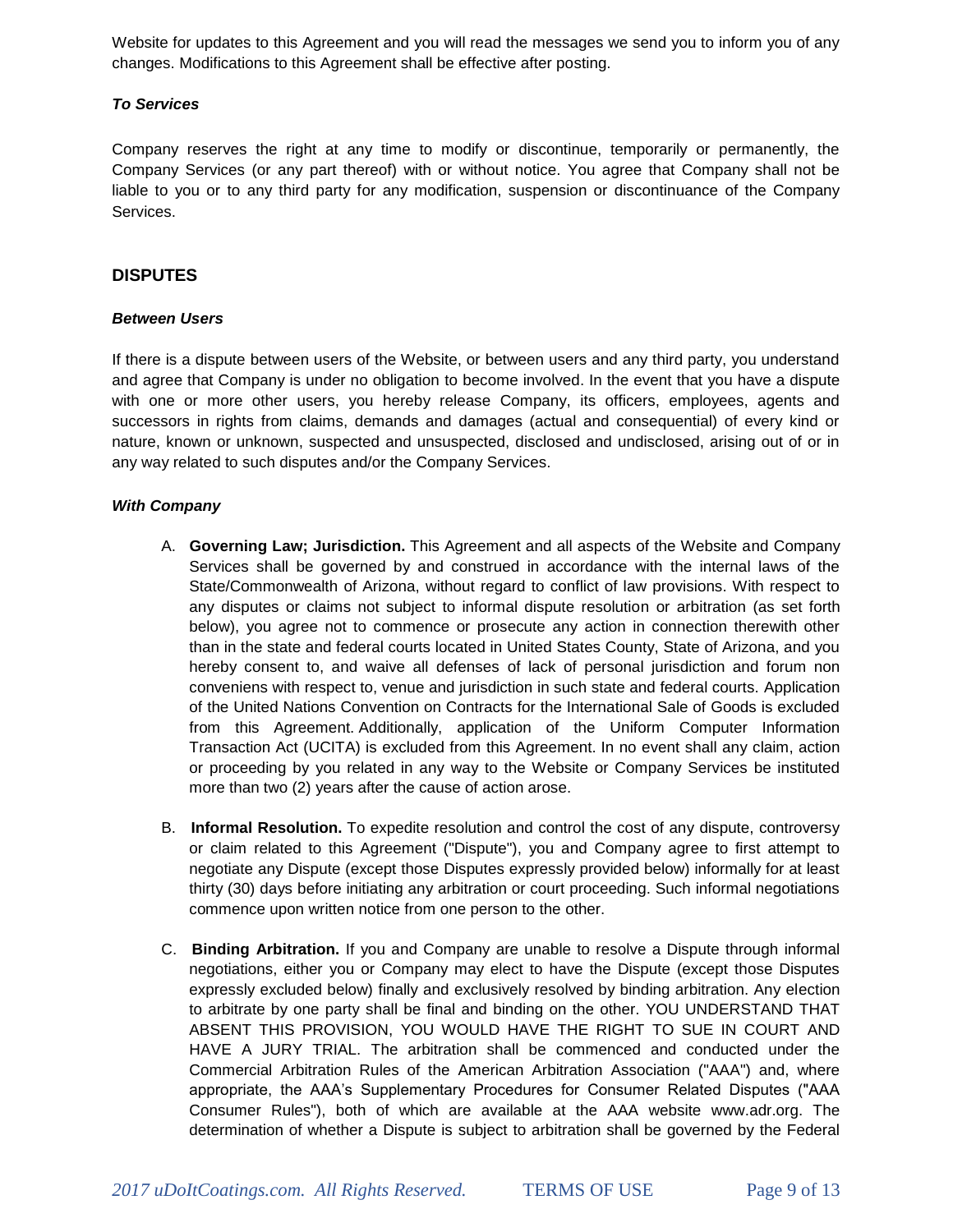Arbitration Act and determined by a court rather than an arbitrator. Your arbitration fees and your share of arbitrator compensation shall be governed by the AAA Consumer Rules and, where appropriate, limited by the AAA Consumer Rules. If such costs are determined by the arbitrator to be excessive, Company will pay all arbitration fees and expenses. The arbitration may be conducted in person, through the submission of documents, by phone or online. The arbitrator will make a decision in writing, but need not provide a statement of reasons unless requested by a party. The arbitrator must follow applicable law, and any award may be challenged if the arbitrator fails to do so. Except where otherwise required by the applicable AAA rules or applicable law, the arbitration will take place in United States County, State of Arizona. Except as otherwise provided in this Agreement, you and Company may litigate in court to compel arbitration, stay proceedings pending arbitration, or to confirm, modify, vacate or enter judgment on the award entered by the arbitrator.

- D. **Restrictions.** You and Company agree that any arbitration shall be limited to the Dispute between Company and you individually. To the full extent permitted by law, (1) no arbitration shall be joined with any other; (2) there is no right or authority for any Dispute to be arbitrated on a class-action basis or to utilize class action procedures; and (3) there is no right or authority for any Dispute to be brought in a purported representative capacity on behalf of the general public or any other persons.
- E. **Exceptions to Informal Negotiations and Arbitration.** You and Company agree that the following Disputes are not subject to the above provisions concerning informal negotiations and binding arbitration: (1) any Disputes seeking to enforce or protect, or concerning the validity of any of your or Company's intellectual property rights; (2) any Dispute related to, or arising from, allegations of theft, piracy, invasion of privacy or unauthorized use; and (3) any claim for injunctive relief. If this Section is found to be illegal or unenforceable then neither you nor Company will elect to arbitrate any Dispute falling within that portion of this Section found to be illegal or unenforceable and such Dispute shall be decided by a court of competent jurisdiction within the courts listed for jurisdiction above, and you and Company agree to submit to the personal jurisdiction of that court.

# **CORRECTIONS**

Occasionally there may be information on the Website that contains typographical errors, inaccuracies or omissions that may relate to service descriptions, pricing, availability, and various other information. Company reserves the right to correct any errors, inaccuracies or omissions and to change or update the information at any time, without prior notice.

## **DISCLAIMERS**

Company cannot control the nature of all of the content available on the Website. By operating the Website, Company does not represent or imply that Company endorses any blogs, contributions or other content available on or linked to by the Website, including without limitation content hosted on third party websites or provided by third party applications, or that Company believes contributions, blogs or other content to be accurate, useful or non-harmful. We do not control and are not responsible for unlawful or otherwise objectionable content you may encounter on the Website or in connection with any contributions. The Company is not responsible for the conduct, whether online or offline, of any user of the Website or Company Services.

YOU AGREE THAT YOUR USE OF THE WEBSITE AND COMPANY SERVICES WILL BE AT YOUR SOLE RISK. TO THE FULLEST EXTENT PERMITTED BY LAW, COMPANY, ITS OFFICERS, DIRECTORS, EMPLOYEES, AND AGENTS DISCLAIM ALL WARRANTIES, EXPRESS OR IMPLIED, IN CONNECTION WITH THE WEBSITE AND THE COMPANY SERVICES AND YOUR USE THEREOF, INCLUDING, WITHOUT LIMITATION, THE IMPLIED WARRANTIES OF MERCHANTABILITY, FITNESS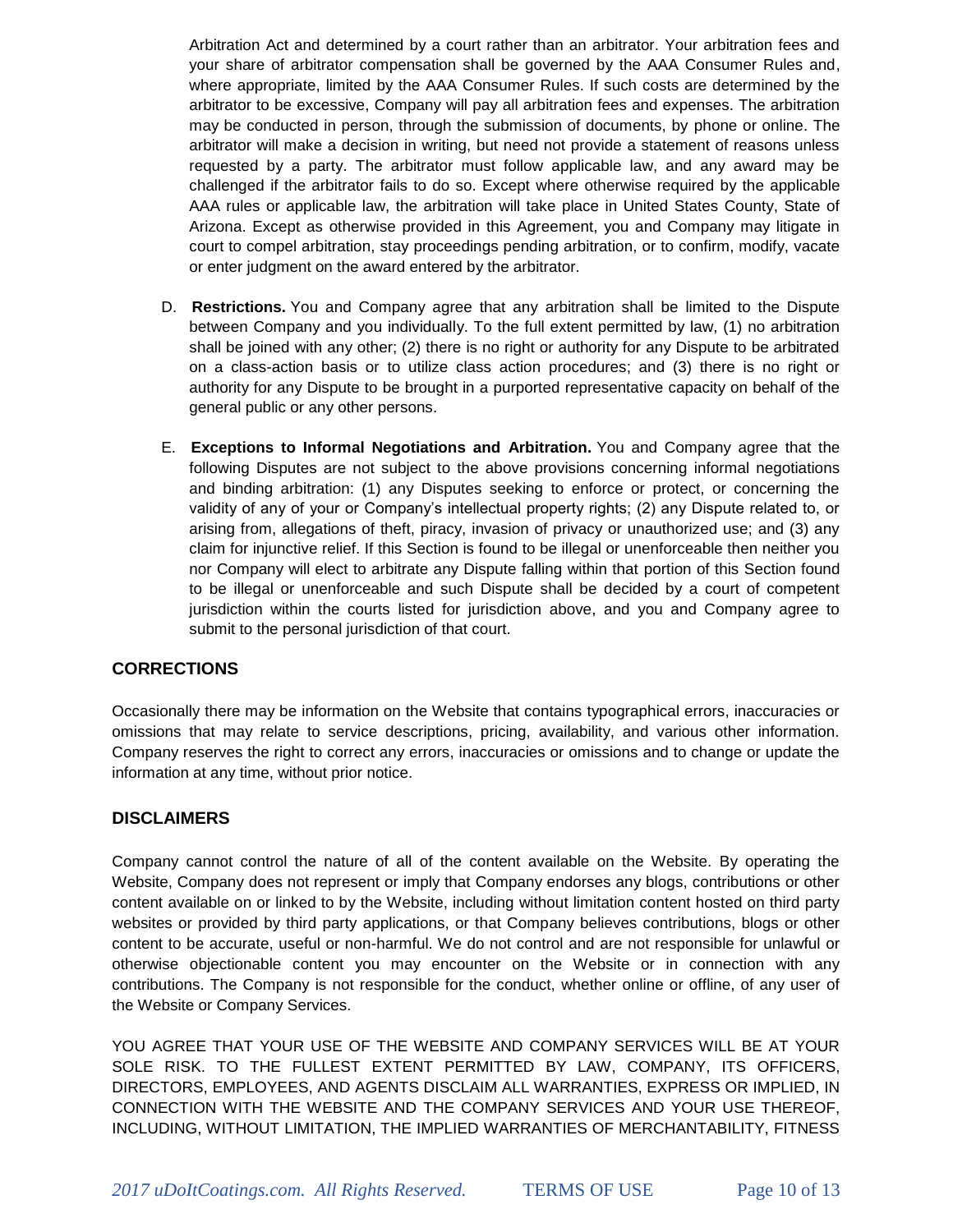FOR A PARTICULAR PURPOSE AND NON-INFRINGEMENT. COMPANY MAKES NO WARRANTIES OR REPRESENTATIONS ABOUT THE ACCURACY OR COMPLETENESS OF THE WEBSITE'S CONTENT OR THE CONTENT OF ANY WEBSITES LINKED TO THIS WEBSITE AND ASSUMES NO LIABILITY OR RESPONSIBILITY FOR ANY (A) ERRORS, MISTAKES, OR INACCURACIES OF CONTENT AND MATERIALS, (B) PERSONAL INJURY OR PROPERTY DAMAGE, OF ANY NATURE WHATSOEVER, RESULTING FROM YOUR ACCESS TO AND USE OF OUR WEBSITE, (C) ANY UNAUTHORIZED ACCESS TO OR USE OF OUR SECURE SERVERS AND/OR ANY AND ALL PERSONAL INFORMATION AND/OR FINANCIAL INFORMATION STORED THEREIN, (D) ANY INTERRUPTION OR CESSATION OF TRANSMISSION TO OR FROM THE WEBSITE OR COMPANY SERVICES, (E) ANY BUGS, VIRUSES, TROJAN HORSES, OR THE LIKE WHICH MAY BE TRANSMITTED TO OR THROUGH THE WEBSITE BY ANY THIRD PARTY, AND/OR (F) ANY ERRORS OR OMISSIONS IN ANY CONTENT AND MATERIALS OR FOR ANY LOSS OR DAMAGE OF ANY KIND INCURRED AS A RESULT OF THE USE OF ANY CONTENT POSTED, TRANSMITTED, OR OTHERWISE MADE AVAILABLE VIA THE WEBSITE. COMPANY DOES NOT WARRANT, ENDORSE, GUARANTEE, OR ASSUME RESPONSIBILITY FOR ANY PRODUCT OR SERVICE ADVERTISED OR OFFERED BY A THIRD PARTY THROUGH THE WEBSITE OR ANY HYPERLINKED WEBSITE OR FEATURED IN ANY BANNER OR OTHER ADVERTISING, AND COMPANY WILL NOT BE A PARTY TO OR IN ANY WAY BE RESPONSIBLE FOR MONITORING ANY TRANSACTION BETWEEN YOU AND THIRD-PARTY PROVIDERS OF PRODUCTS OR SERVICES. AS WITH THE PURCHASE OF A PRODUCT OR SERVICE THROUGH ANY MEDIUM OR IN ANY ENVIRONMENT, YOU SHOULD USE YOUR BEST JUDGMENT AND EXERCISE CAUTION WHERE APPROPRIATE.

## **LIMITATIONS OF LIABILITY**

IN NO EVENT SHALL COMPANY OR ITS DIRECTORS, EMPLOYEES, OR AGENTS BE LIABLE TO YOU OR ANY THIRD PARTY FOR ANY DIRECT, INDIRECT, CONSEQUENTIAL, EXEMPLARY, INCIDENTAL, SPECIAL OR PUNITIVE DAMAGES, INCLUDING LOST PROFIT, LOST REVENUE, LOSS OF DATA OR OTHER DAMAGES ARISING FROM YOUR USE OF THE WEBSITE OR COMPANY SERVICES, EVEN IF COMPANY HAS BEEN ADVISED OF THE POSSIBILITY OF SUCH DAMAGES. NOTWITHSTANDING ANYTHING TO THE CONTRARY CONTAINED HEREIN, COMPANY'S LIABILITY TO YOU FOR ANY CAUSE WHATSOEVER AND REGARDLESS OF THE FORM OF THE ACTION, WILL AT ALL TIMES BE LIMITED TO THE AMOUNT PAID, IF ANY, BY YOU TO COMPANY FOR THE COMPANY SERVICES DURING THE PERIOD OF THREE (3) MONTHS PRIOR TO ANY CAUSE OF ACTION ARISING.

CERTAIN STATE LAWS DO NOT ALLOW LIMITATIONS ON IMPLIED WARRANTIES OR THE EXCLUSION OR LIMITATION OF CERTAIN DAMAGES. IF THESE LAWS APPLY TO YOU, SOME OR ALL OF THE ABOVE DISCLAIMERS OR LIMITATIONS MAY NOT APPLY TO YOU, AND YOU MAY HAVE ADDITIONAL RIGHTS.

IF YOU ARE A CALIFORNIA RESIDENT, YOU WAIVE CALIFORNIA CIVIL CODE SECTION 1542, WHICH SAYS: "A GENERAL RELEASE DOES NOT EXTEND TO CLAIMS WHICH THE CREDITOR DOES NOT KNOW OR SUSPECT TO EXIST IN HIS FAVOR AT THE TIME OF EXECUTING THE RELEASE, WHICH, IF KNOWN BY HIM MUST HAVE MATERIALLY AFFECTED HIS SETTLEMENT WITH THE DEBTOR."

## **INDEMNITY**

You agree to defend, indemnify and hold Company, its subsidiaries, and affiliates, and their respective officers, agents, partners and employees, harmless from and against, any loss, damage, liability, claim, or demand, including reasonable attorneys' fees and expenses, made by any third party due to or arising out of your contributed content, use of the Company Services, and/or arising from a breach of this Agreement and/or any breach of your representations and warranties set forth above. Notwithstanding the foregoing, Company reserves the right, at your expense, to assume the exclusive defense and control of any matter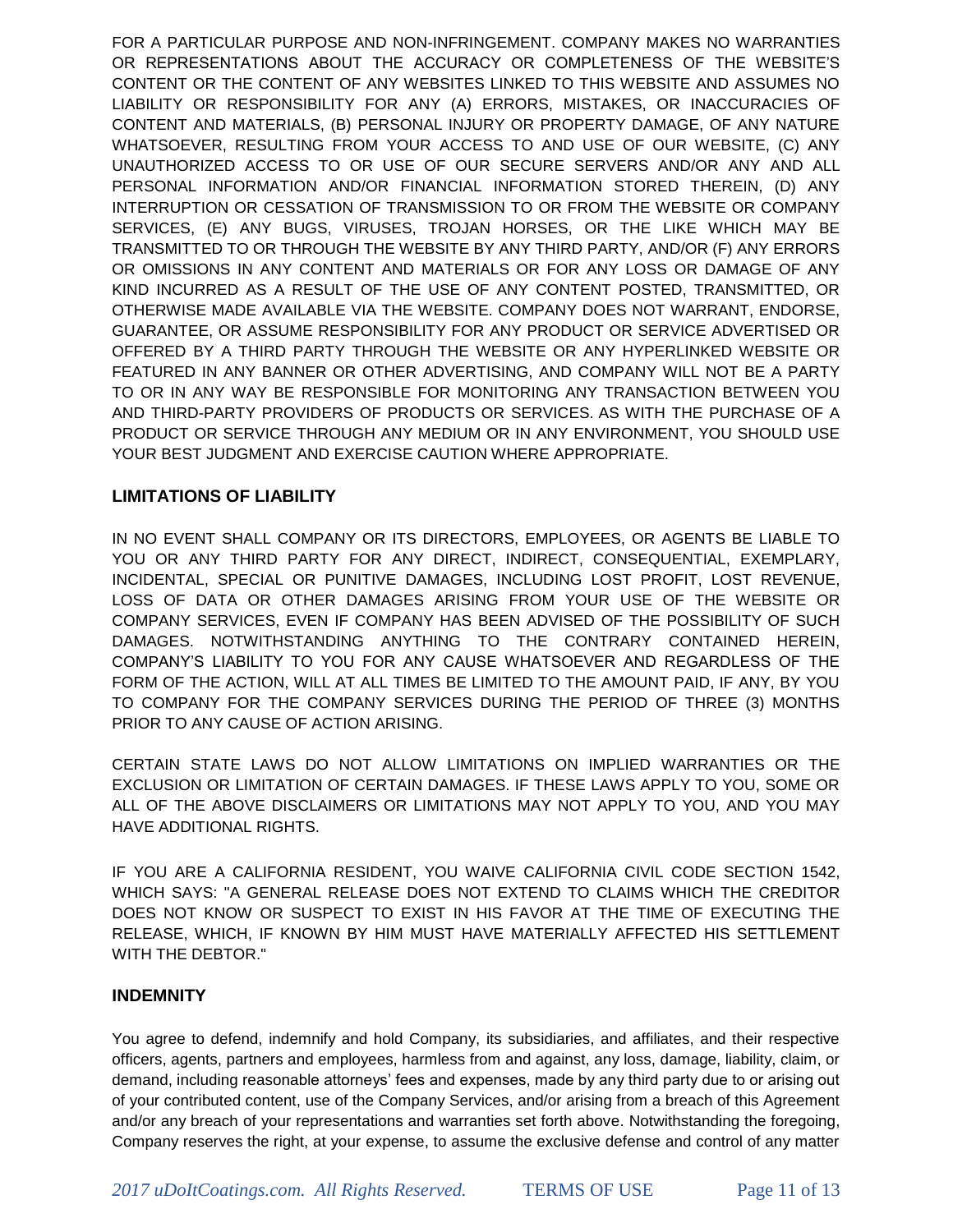for which you are required to indemnify Company, and you agree to cooperate, at your expense, with Company's defense of such claims. Company will use reasonable efforts to notify you of any such claim, action, or proceeding which is subject to this indemnification upon becoming aware of it.

## **NOTICES**

Except as explicitly stated otherwise, any notices given to Company shall be given by email to the address listed in the contact information below. Any notices given to you shall be given to the email address you provided during the registration process, or such other address as each party may specify. Notice shall be deemed to be given twenty-four (24) hours after the email is sent, unless the sending party is notified that the email address is invalid. We may also choose to send notices by regular mail.

# **USER DATA**

Our Website will maintain certain data that you transfer to the Website for the purpose of the performance of the Company Services, as well as data relating to your use of the Company Services. Although we perform regular routine backups of data, you are primarily responsible for all data that you have transferred or that relates to any activity you have undertaken using the Company Services. You agree that Company shall have no liability to you for any loss or corruption of any such data, and you hereby waive any right of action against Company arising from any such loss or corruption of such data.

## **ELECTRONIC CONTRACTING**

Your use of the Company Services includes the ability to enter into agreements and/or to make transactions electronically. YOU ACKNOWLEDGE THAT YOUR ELECTRONIC SUBMISSIONS CONSTITUTE YOUR AGREEMENT AND INTENT TO BE BOUND BY AND TO PAY FOR SUCH AGREEMENTS AND TRANSACTIONS. YOUR AGREEMENT AND INTENT TO BE BOUND BY ELECTRONIC SUBMISSIONS APPLIES TO ALL RECORDS RELATING TO ALL TRANSACTIONS YOU ENTER INTO RELATING TO THE COMPANY SERVICES, INCLUDING NOTICES OF CANCELLATION, POLICIES, CONTRACTS, AND APPLICATIONS. In order to access and retain your electronic records, you may be required to have certain hardware and software, which are your sole responsibility.

## **MISCELLANEOUS**

This Agreement constitutes the entire agreement between you and Company regarding the use of the Company Services. The failure of Company to exercise or enforce any right or provision of this Agreement shall not operate as a waiver of such right or provision. The section titles in this Agreement are for convenience only and have no legal or contractual effect. This Agreement operates to the fullest extent permissible by law. This Agreement and your account may not be assigned by you without our express written consent. Company may assign any or all of its rights and obligations to others at any time. Company shall not be responsible or liable for any loss, damage, delay or failure to act caused by any cause beyond Company's reasonable control. If any provision or part of a provision of this Agreement is unlawful, void or unenforceable, that provision or part of the provision is deemed severable from this Agreement and does not affect the validity and enforceability of any remaining provisions. There is no joint venture, partnership, employment or agency relationship created between you and Company as a result of this Agreement or use of the Website and Company Services. Upon Company's request, you will furnish Company any documentation, substantiation or releases necessary to verify your compliance with this Agreement. You agree that this Agreement will not be construed against Company by virtue of having drafted them. You hereby waive any and all defenses you may have based on the electronic form of this Agreement and the lack of signing by the parties hereto to execute this Agreement.